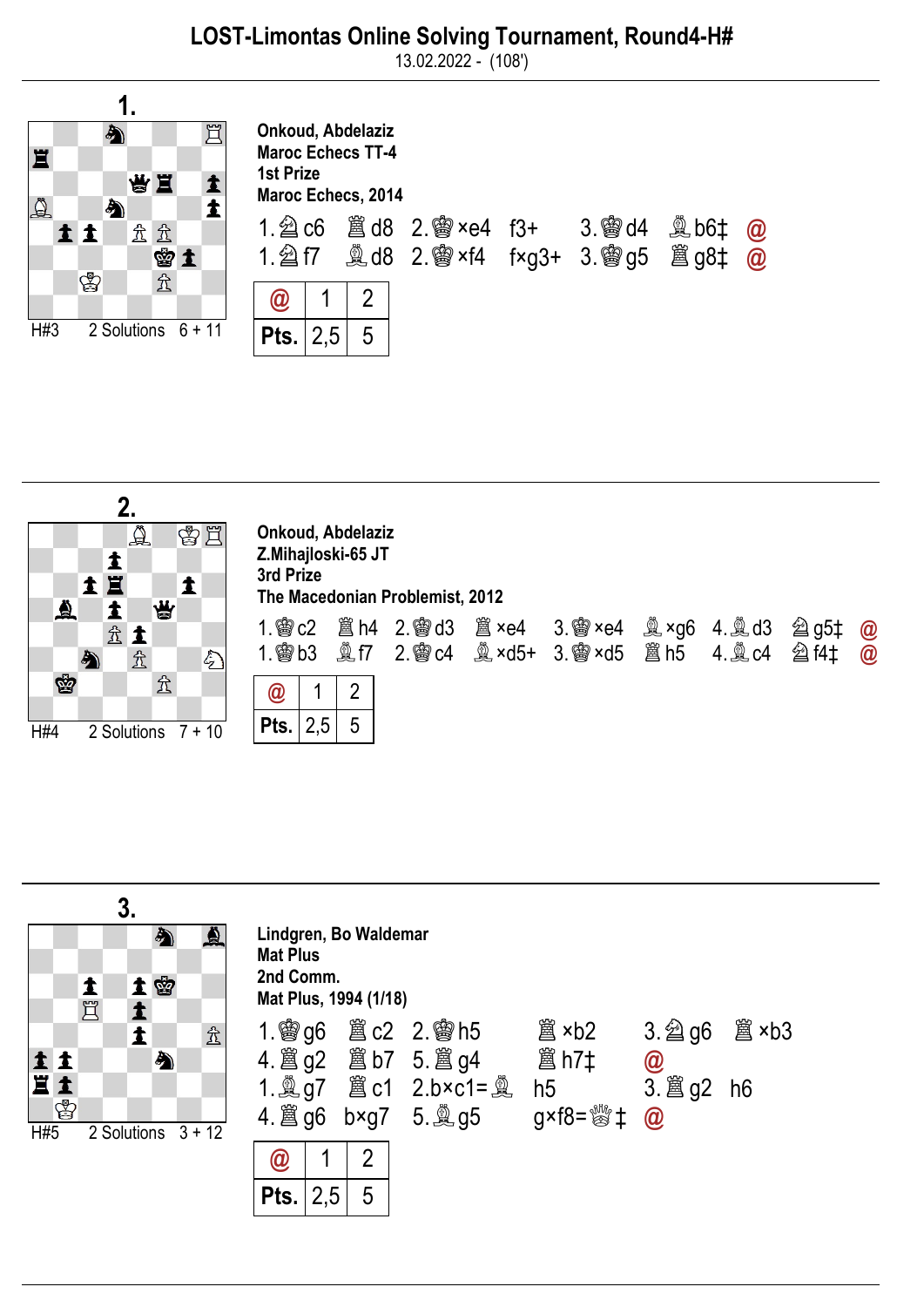13.02.2022 - (108')



| Cseh, Gábor<br><b>The Problemist</b><br><b>1st Prize</b><br>The Problemist, 2001 (H2465) |                        |   |                                                                                                 |                                                                             |                                                                                          |                        |  |  |  |
|------------------------------------------------------------------------------------------|------------------------|---|-------------------------------------------------------------------------------------------------|-----------------------------------------------------------------------------|------------------------------------------------------------------------------------------|------------------------|--|--|--|
| 1.gxh4<br>$1.g\times f4$                                                                 | $\frac{100}{100}$ = 81 |   | 2.h3<br>4. Sing 7 Sing 5. Sing xb2+<br>2.f3<br>4. <b>@</b> ×b3 a8= $\frac{8}{2}$ 5. <b>@</b> a2 | ू <sup>थी</sup> ×b2‡<br>$\stackrel{\text{\tiny{fMR}}}{\approx}$ b4<br>奠 d5‡ | $\mathbb{R}$ ×g2 3. $\mathbb{S}$ ×g2 f8= $\mathbb{S}$<br>$\circledR$<br>3.f2<br>$\omega$ | $\frac{100}{200}$ xb3+ |  |  |  |
| $\bm{\omega}$                                                                            |                        | 2 |                                                                                                 |                                                                             |                                                                                          |                        |  |  |  |
| Pts.                                                                                     |                        |   |                                                                                                 |                                                                             |                                                                                          |                        |  |  |  |



| Феоктистов, Александр Фёдорович<br>Гравюра Special Comm.<br>Гравюра, 2016 |     |                   |                              |                      |         |  |  |  |  |
|---------------------------------------------------------------------------|-----|-------------------|------------------------------|----------------------|---------|--|--|--|--|
| 1. $\hat{\mathbb{E}}$ d5 $\hat{\mathbb{E}}$ e5 2. $\hat{\mathbb{E}}$ c5   |     |                   |                              | 3. 窗f4               | c3      |  |  |  |  |
| $4.$ 臠 e5                                                                 |     | <b>@b2 5. @d4</b> | <b>@c2‡</b>                  | $\bm{\varpi}$        |         |  |  |  |  |
| $1.$ 窗 g4                                                                 | d4  |                   | dxc5                         | $3.$ \$ $15$         | с6      |  |  |  |  |
| 4. 幽 e6                                                                   | c7  |                   | $c8 = \frac{600}{300} \pm 1$ | $\circleda$          |         |  |  |  |  |
|                                                                           |     |                   | <b>臠 d5</b>                  | 3.<br>g5             | œ<br>e6 |  |  |  |  |
| $4.$ 臠 h6                                                                 | 曾f7 |                   | 奠 g7‡                        | $^{\textregistered}$ |         |  |  |  |  |
|                                                                           |     |                   |                              |                      |         |  |  |  |  |

| Pts. | ,5 | п |
|------|----|---|

Pts. 5



| Abdurahmanović, Fadil<br>Михајлоски, Златко<br>Orbit<br>2nd Prize<br>Orbit, Mar 2014 (61/3787) |   |  |  |  |                                           |  |                                                |  |               |  |
|------------------------------------------------------------------------------------------------|---|--|--|--|-------------------------------------------|--|------------------------------------------------|--|---------------|--|
|                                                                                                |   |  |  |  | 5. ៉ e2 c7   6. ៉ a6 c8= ៉ 7. ॏॖb5 ॏ ×c3± |  | 1. అd3 c×d3 2. ៉&c4 d×c4 3.f1= అ c5 4.e1= ៉&c6 |  | $\bm{\varpi}$ |  |
| $\bm{\omega}$                                                                                  | 1 |  |  |  |                                           |  |                                                |  |               |  |